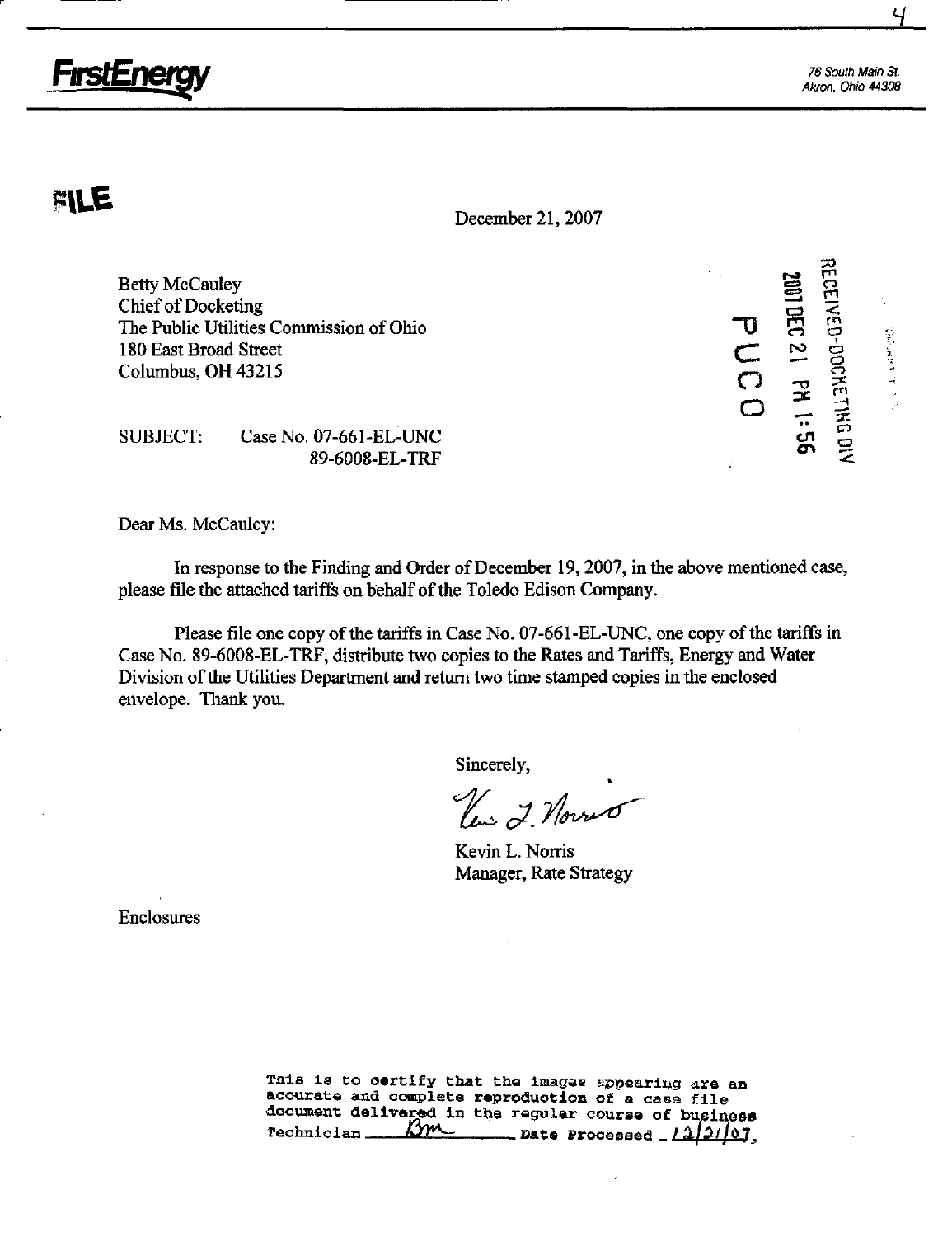#### Rider No. 11

#### UNIVERSAL SERVICE RIDER

A Universal Service charge of 0.18007¢ per kWh for the first 833,000 kWh and 0.05610¢ per kWh for the kWh above 833,000 kWh shall be added to the energy charge of all applicable rate schedules for the exclusive purposes of providing funding for the low-income customer assistance programs and for the Consumer Education Program authorized under Section 4928.56 of the Ohio Revised Code, and for paying the administrative costs of the low-income customer assistance programs and the Consumer Education Program.

This Universal Service Rider replaces the Interim Emergency and Temporary Recovery of Percentage of Income Payment Plan Arrearages. Any service subject to Emergency and Temporary Recovery of Percentage of Income Payment Plan Arrearages shall be subject to this Universal Service Rider instead.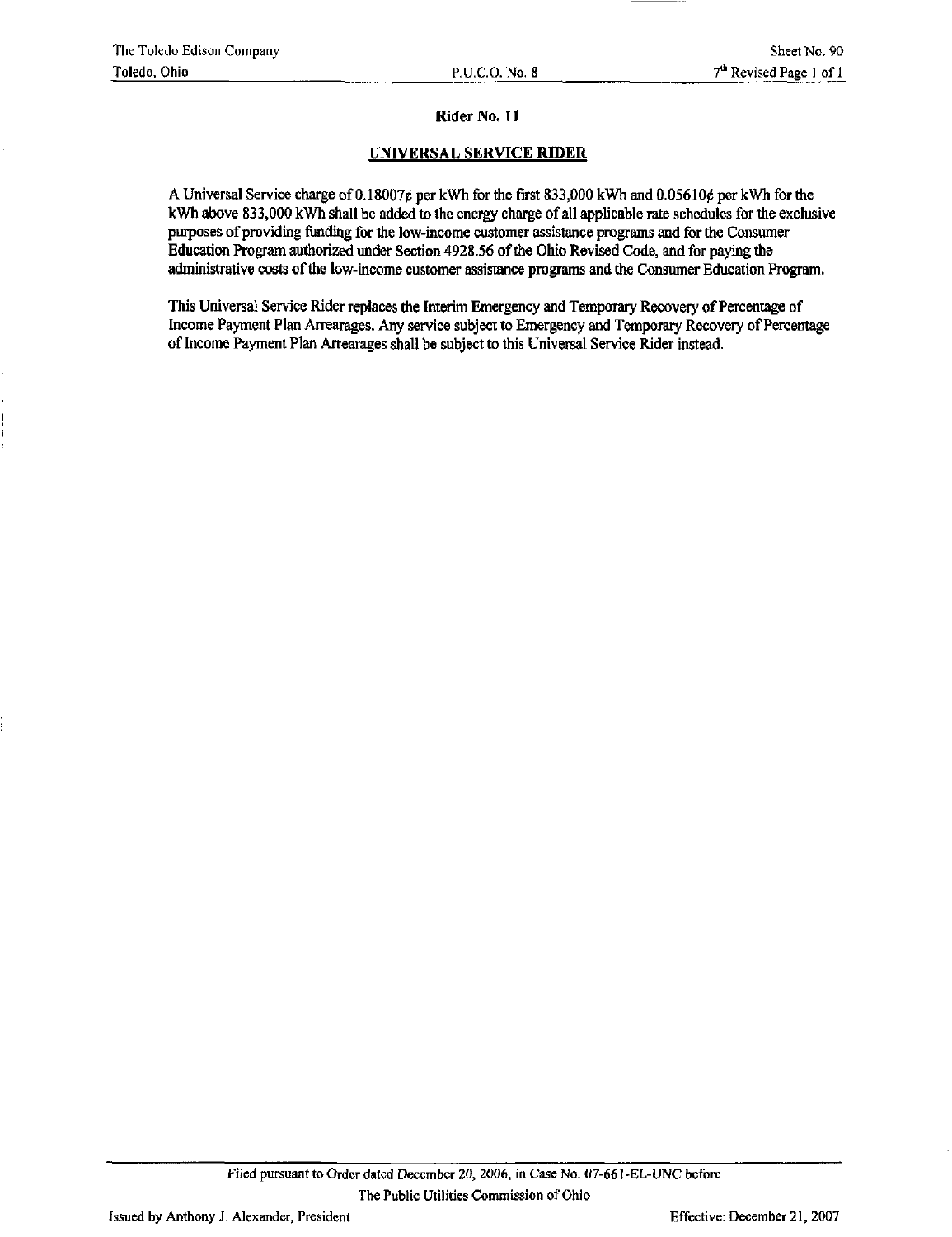### TABLE OF CONTENTS

The following rates, rules and regulations for electric service are applicable throughout Toledo Edison's service territory except as noted.

|                                                                                    | <b>Sheet Numbers</b> | Revision                 |
|------------------------------------------------------------------------------------|----------------------|--------------------------|
| <b>TABLE OF CONTENTS</b>                                                           | 1                    | 25 <sup>th</sup> Revised |
| <b>DEFINITION OF TERRITORY</b>                                                     | 3                    | Original                 |
| <b>REGULATIONS</b>                                                                 |                      |                          |
| Standard Rules and Regulations                                                     | 4                    | 2 <sup>nd</sup> Revised  |
| <b>Emergency Electrical Procedures</b>                                             | 4                    | 1 <sup>st</sup> Revised  |
| <b>RESIDENTIAL SERVICE</b>                                                         |                      |                          |
| Residential Rate "R-01"                                                            | 10                   | 7 <sup>th</sup> Revised  |
| Residential Rate "R-01a"                                                           | 12                   | 6 <sup>th</sup> Revised  |
| Residential Rate "R-09" (Apartment Rate)                                           | 19                   | 2 <sup>nd</sup> Revised  |
| Residential Rate "R-09a" (Apartment Rate)                                          | 20                   | 1 <sup>st</sup> Revised  |
| Residential Conservation Service Program                                           | 21                   | Original                 |
| <b>GENERAL SERVICE</b>                                                             |                      |                          |
| Small School Rate "SR-1a"                                                          | 41                   | 7 <sup>th</sup> Revised  |
| Large School Rate "SR-2a"                                                          | 42                   | 8 <sup>th</sup> Revised  |
| General Service Rate "GS-14"                                                       | 44                   | 8 <sup>th</sup> Revised  |
| Small General Service Schedule                                                     | 45                   | $7th$ Revised            |
| Medium General Service Schedule                                                    | 46                   | 8 <sup>th</sup> Revised  |
| Partial Service Rate "GS-15"                                                       | 52                   | 1 <sup>st</sup> Revised  |
| Outdoor Night Lighting Rate "GS-13"                                                | 53                   | 6 <sup>th</sup> Revised  |
| Outdoor Security Lighting Rate "GS-18"                                             | 54                   | 6 <sup>th</sup> Revised  |
| PRIMARY POWER SERVICE                                                              |                      |                          |
| Large General Service Rate "PV-45"                                                 | 61                   | 8 <sup>th</sup> Revised  |
| Interruptible Power Rate "PV-46"                                                   | 63                   | 1 <sup>st</sup> Revised  |
| <b>OTHER SERVICE</b>                                                               |                      |                          |
| Co-generation and Small Power Producer Rate "CO-1"                                 | 70                   | Original                 |
| Street Lighting Rate "SL-1"                                                        | 71                   | 8 <sup>th</sup> Revised  |
| Experimental Market Based Tariff                                                   | 74                   | Original                 |
| <b>Interconnection Tariff</b>                                                      | 76                   | Original                 |
| Retail Transition Cost Recovery of<br>Non-bypassable Regulatory Transition Charges | 77                   | Original                 |
|                                                                                    |                      |                          |
| <b>MISCELLANEOUS CHARGES</b>                                                       | 75                   | 1 <sup>st</sup> Revised  |

Filed pursuant to Order dated December 19, 2007, in Case No. 07-661-EL-UNC, before